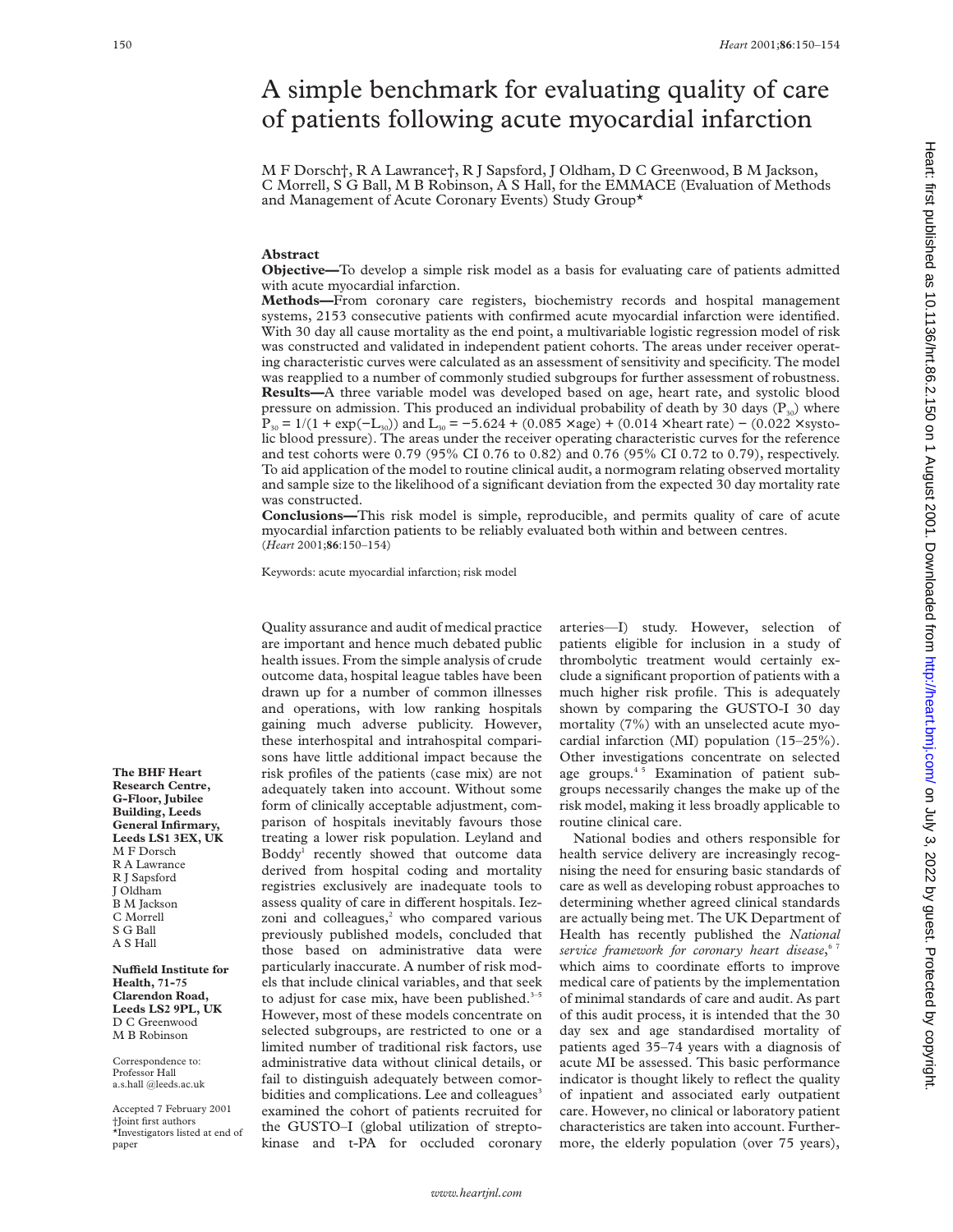with a worse prognosis and comprising nearly 50% of acute MI admissions, is not considered.

The aim of our study was to develop an objective and robust risk model, using parameters routinely measured at hospital admission, to predict the 30 day mortality of consecutive patients of all ages admitted throughout the hospital with an eventual diagnosis of myocardial infarction.

#### **Methods**

## PATIENT POPULATION

Over a three month period (1 September to 30 November 1995) 3684 potential cases of acute MI were identified in 20 adjacent hospitals comprising all units admitting such patients in the former Yorkshire Region. Cases were sought from coronary care registers, clinical coding, and biochemistry records of cardiac enzyme assay requests. Medical records were evaluated and 2153 consecutive cases of acute MI were confirmed, of whom 1643 patients were discharged from hospital alive after a first event. Consecutive patients of all ages with confirmed acute MI, according to the World Health Organization criteria, were included in the study.

A 250 item case record form of demographic, clinical, and treatment variables was completed for each patient according to a standardised operations manual and entered on a computer database; all consecutive acute MI patients were included regardless of age or place of care within the hospital. Only the first presentation (during the recruitment window) with acute MI was included and patients transferred to a tertiary centre were counted only once for the index admission. Clinical characteristics on admission were taken from the following sources in order of preference: emergency department medical notes; admitting medical team's first clerking; and nursing notes.

Quality of data abstraction from case notes and data entry on the computerised database were formally assessed. After a pilot phase of data abstraction from case notes, the interobserver agreement was 98% without any systematic bias. The accuracy of data entry on the database was excellent, with less than 1% discrepancy and without systematic bias.

### RISK MODEL CONSTRUCTION: CANDIDATE VARIABLES

Summary demographic and clinical details of the 2153 consecutive patients studied are detailed in table 1. Candidate predictor variables were selected from literature review $^{\rm 5~6}$  and clinical experience. Only variables routinely measured in most hospitals were included in the analysis. Randomly determined reference  $(n = 1092)$  and test  $(n = 1061)$  cohorts were formed by retrospective computer generation. The reference cohort was used for univariate logistic regression analysis for each variable with 30 day all cause mortality as the dependent variable. Variables with a Wald score greater than 15 were then selected and repeated multivariable logistic regression analyses with forwards stepwise elimination of

factors were then performed. Data were frequently missing for site of myocardial infarction (14%) and for smoking status (12%), but these variables were included, without recoding, into the analyses. For all other analysed variables less then 2.5% of the data were missing.

To judge the quality of the model, the area under the receiver operating characteristic (ROC) curve (AROC) for the reference cohort was calculated before application to the test cohort of patients. ROCs, plots of sensitivity against 1–specificity, allow direct evaluation of test power, with the area under the curve providing an estimation of the accuracy of a test.

The risk model was applied to the incident population of patients admitted to each of the participating hospitals to determine a predicted 30 day mortality. Observed versus expected 30 day mortality ratios (standardised mortality ratios (SMRs)) and their confidence intervals<sup>8,9</sup> were then calculated. Hospital rankings were determined, based firstly on the observed, crude 30 day mortality rates and then on the SMRs. To validate the model further, subpopulations were also evaluated with the AROCs calculated: those above and below the age of 75 years; patients identified by hospital coding only; patients cared for by coronary care unit/cardiologist or not; and those admitted in the first versus second half of the study period.

#### **Results**

We performed univariate analysis on 29 baseline variables describing patient characteristics at the time of hospital admission (table 2). Of these, 10 had a  $\chi^2$  Wald score of more than 15, with 19 variables with a  $\chi^2$  Wald score of less than 15. After repeated multivariate logistic regression analyses by stepwise elimination of factors, we produced a five variable risk model based on the admission characteristics of age, systolic blood pressure, heart rate, previous use of antiarrhythmic drugs, and presence or absence of chest pain. Importantly, the sex of the patient provided no additional useful information in predicting 30 day mortality. Risk models that fail to be useful in a clinical setting can be regarded as invalid; therefore, after review of the model from a clinical and practical perspective it was restricted to the three continuous variables: age, heart rate, and systolic blood pressure. This

*Table 1 Baseline characteristics of 2153 consecutive patients with acute myocardial infarction (MI) admitted over a three month period to 20 adjacent hospitals. The population was dichotomised to indicate patients who would be included (*< *74 years) or excluded (> 74 years) from the 30 day mortality performance indicator outlined by the UK national service framework*

| Baseline characteristics   | Total<br>population<br>$(n=2153)$ | $\leq 74$ years<br>$(n=1220;$<br>$56.7\%$ | $>74$ years<br>$(n=933;$<br>$43.3\%$ |
|----------------------------|-----------------------------------|-------------------------------------------|--------------------------------------|
| Female $(\% )$             | 39.4                              | 28.6                                      | 53.6                                 |
| Hypertensive (%)           | 29.1                              | 29.3                                      | 29.0                                 |
| Diabetic (%)               | 13.0                              | 12.3                                      | 13.8                                 |
| Current smokers (%)        | 33.6                              | 43.3                                      | 18.8                                 |
| Total 30 day mortality (%) | 24.4                              | 14.0                                      | 37.9                                 |
| Anterior acute MI (%)      | 35.8                              | 29.9                                      | 40.2                                 |
| Received thrombolysis (%)  | 42.5                              | 50.7                                      | 31.0                                 |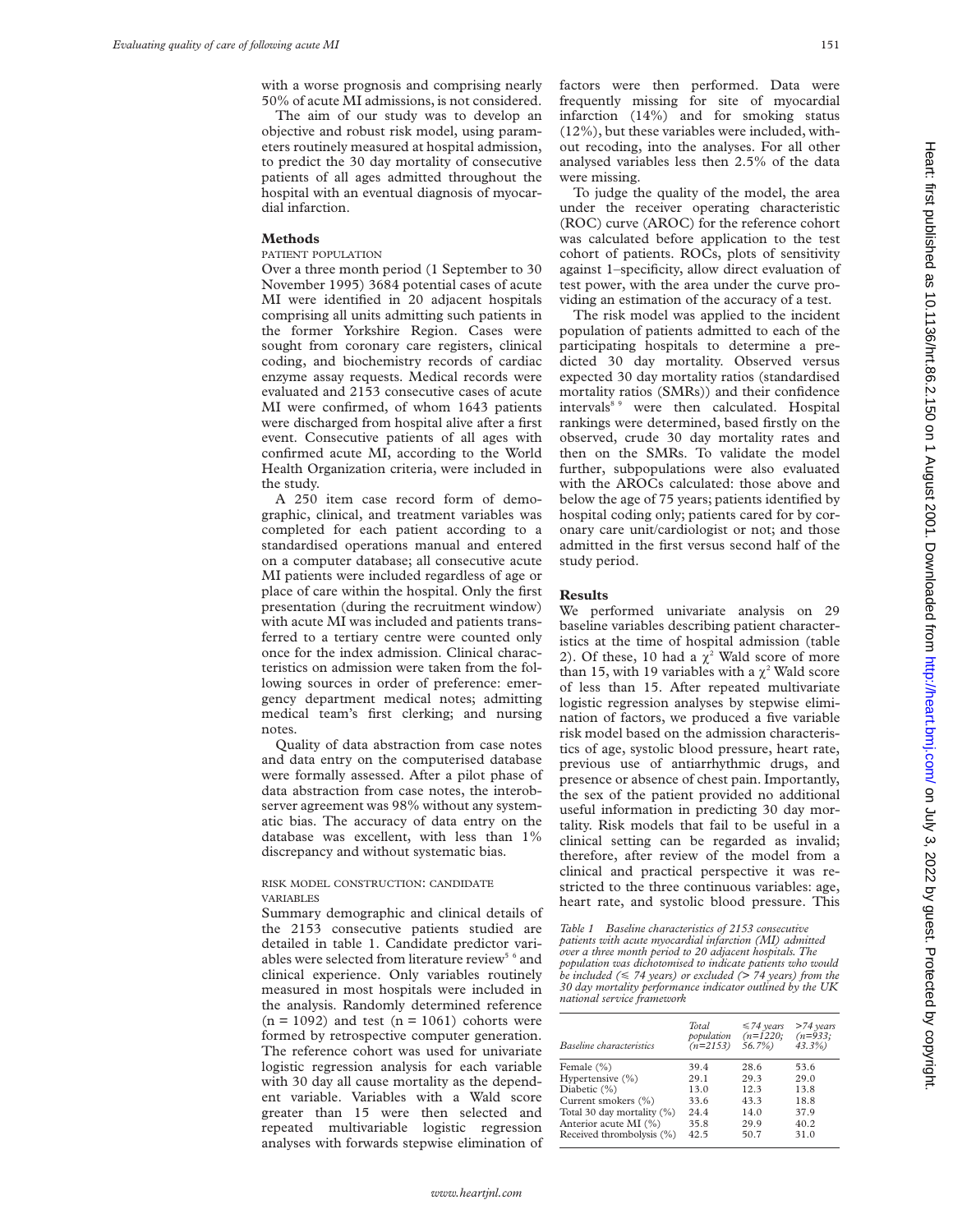*Table 2 Univariate analysis of 30 day mortality*

| Variable description         | <b>Missing</b><br>data (%) | Wald<br>score  | p Value      |
|------------------------------|----------------------------|----------------|--------------|
| Admission characteristics    |                            |                |              |
| Sex                          | $\mathbf{0}$               | 20             | < 0.0001     |
| Age                          | $\theta$                   | 115            | < 0.0001     |
| Occurrence of chest pain     | 0.7                        | 99             | < 0.0001     |
| Systolic blood pressure      | 2.2                        | 62             | < 0.0001     |
| Diastolic blood pressure     | 2.6                        | 54             | < 0.0001     |
| Heart rate                   | 2.9                        | 20             | < 0.0001     |
| Admission medication         |                            |                |              |
| <b>B</b> Blocker             | 2.2                        | 2.0            | 0.15         |
| Aspirin                      | 2.2                        | 0.4            | 0.51         |
| Calcium antagonist           | 2.2                        | 0.0            | 0.92         |
| <b>Nitrates</b>              | 2.2                        | 1.8            | 0.17         |
| Diuretics                    | 2.1                        | 48             | < 0.0001     |
| Antiarrhythmics              | 2.2                        | 29             | < 0.0001     |
| Warfarin                     | 2.2                        | 2.6            | 0.11         |
| ACE inhibitor                | 2.2                        | 0.3            | 0.58         |
| Statin                       | 2.2                        | 3.0            | 0.08         |
| Medical history              |                            |                |              |
| Myocardial infarction        | 0.2                        | 0.0            | 0.82         |
| Angina                       | 0.2                        | 1.5            | 0.21         |
| Cardiac failure              | 0.3                        | 25             | < 0.0001     |
| Hypertension                 | 0.2                        | 4.6            | 0.03         |
| Coronary artery              | 0.2                        | 1.0            | 0.31         |
| revascularisation            |                            |                |              |
| Arrhythmias                  | 0.3                        | 11             | 0.001        |
| Stroke                       | 0.2                        | 18             | < 0.0001     |
| Diabetes mellitus            | 0.2                        | 7              | 0.007        |
| Hyperlipidaemia              | 0.3                        | $\overline{7}$ | 0.01         |
| COPD                         | 0.2                        | 1.1            | 0.29         |
| Surgery                      | 0.2                        | 6.5            | 0.01         |
| Peripheral vascular disease  | 0.2                        | 2.7            | 0.1          |
| Peptic ulcer disease         | 0.2                        | 11.5           | ${}_{0.001}$ |
| Defibrillation/cardioversion | 1.6                        | 7.6            | 0.006        |
| n Volug « rafaranca cohort   |                            |                |              |

p Value

p Value *v* reference cohort.<br>ACE, angiotensin converting enzyme; COPD, chronic obstructive pulmonary disease.

information is easily available from ambulance or casualty cards, being objective and impartial, with very little room for varying interpretation or manipulation. This produced a probability of death by 30 days  $(P_{30}$ , range 0–1) value for each patient, where  $P_{30} = 1/(1 +$  $exp(-L_{30})$  and  $L_{30} = -5.624 + (0.085 \times age) +$  $(0.014 \times \text{heart rate})$  –  $(0.022 \times \text{systolic blood})$ pressure).

The AROCs for the three factor model were 0.79 (95% CI 0.76 to 0.82) and 0.76 (95% CI 0.72 to 0.79) for the reference and test cohorts (fig 1), respectively. The AROC for a model based on age alone for the combined population was 0.71 (95% CI 0.69 to 0.74) compared with 0.77 (95% CI 0.75 to 0.80) for the three factor model. For the five variable risk model the respective AROC values were 0.79 (95% CI 0.76 to 0.83) and 0.78 (95% CI 0.74 to 0.81). The AROCs of the various nonrandomly selected subgroup populations (detailed above) were calculated with values ranging between 0.71 and 0.79. With a pragmatic three factor risk model, expected 30 day mortality for the reference cohort was 23.5%, the observed mortality being 24.5% (SMR 1.04). The corresponding values for the test cohort were 23.9% and 24.2%, respectively (SMR 1.01). For the complete cohort of patients studied the expected 30 day mortality was 23.5% and the observed 24.4%, giving an SMR of 1.04. Figure 2, derived from the total population, shows patient numbers and their actual outcome arranged into 10 groups according to their calculated  $P_{30}$  value.

The 20 hospitals were ranked, based firstly on crude mortality rates and secondly on the SMR of each hospital. Comparison of the two



*Figure 1 Receiver operating characteristic curves of sensitivity versus 1−specificity for the three variable risk model for the reference and test cohorts. The areas under these curves are 0.79 and 0.76, respectively. This model is based on admission characteristics of age, systolic blood*

approaches indicated that the rankings changed appreciably in both directions by an average of 3.5 places (range 0–10). Figure 3



*Figure 2 Patient numbers and outcome for the whole cohort, arranged into 10 groups according to the calculated probability of death at 30 days (P30 value).*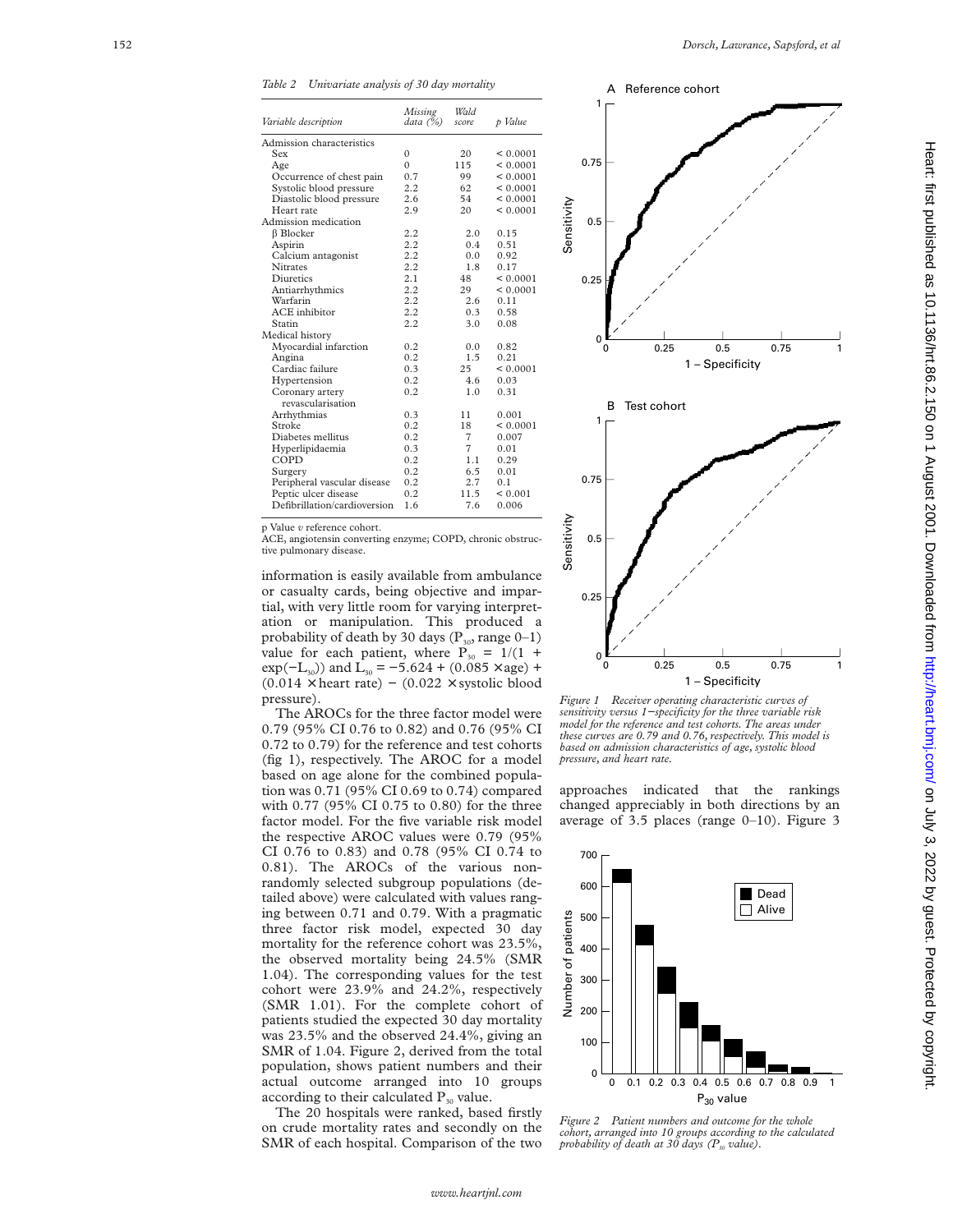

*Figure 3 Normogram relating the standardised mortality ratio (SMR) and sample size of each participating centre to the likelihood of significant deviation from the expected 30 day mortality rate. The 50%, 10%, and 5% significance levels beyond which the SMR is statistically diVerent from the mean have been calculated.*

shows the SMR for each participating centre as a function of the number of patients treated at each centre. In addition, we calculated the SMRs versus sample size, beyond which a centre is significantly different from the mean (50%, 10%, and 5% significance levels). It can be seen that none of the centres studied were significantly different from the mean at the  $5%$ level of significance.

#### **Discussion**

In this study we have developed and validated a simple model that predicts 30 day mortality after admission for acute MI. The model is based on data from the medical records of consecutive patients of all ages admitted to all parts of the hospital and not restricted to subgroups of the acute MI population. The elaboration of this model is based on average care of the reference cohort of patients. As shown in the PRAIS-UK (prospective registry of acute ischaemic syndromes in the UK) study standard patient care may not be ideal, and this may therefore be a limitation of the method.<sup>10</sup> With this proviso, any deviations from "average" care are even more likely to be significant. Compared with previously published models it has a similar predictive performance (AROC value 0.76) while using fewer variables. $5-7$  Areas greater than 0.75 are generally agreed to indicate good accuracy; the larger the AROC, the greater the discriminating power of the risk model.<sup>11</sup> Such models derive an individual predictive risk (range 0–100%); in this case, expected 30 day mortality following acute MI. Patients, however, have one of two potential outcomes, therefore risk models become less applicable to individual cases. Smaller models, in addition to practicality, are less likely to give overoptimistic predictions than large models based on many variables.12 13 They are also less likely to suffer the risk of overfitting with too few events per variable. For clinical purposes, a predictive model based on a small number of variables is a desirable feature, particularly if this risk is calculated for individual patients at the bedside.

We have focused on true admission characteristics and not the occurrence of subsequent complications, which might partially reflect the quality of the care provided and hence confound the results. Jollis and Romano<sup>14</sup> have pointed out that including complications as outcome predictors leads to overoptimistic conclusions of the apparent performance of risk adjustment models because these complications are often the immediate cause of death. The factors we have used are easily available from ambulance cards or emergency room case notes, and measure objective information that is not open to interpretation or easy manipulation. The Parsonnet score, used to predict mortality following adult cardiac surgery, contains many fields that seem to be highly subjective. Data that are not clearly objective are open to manipulation with subsequent overprediction of expected risk. Figure 2 shows that our model accurately reflects outcome, even at extremes of the calculated  $P_{30}$  value.

The change in hospital ranking, after adjustment for risk and based on the SMRs, indicates the limitations of the crude, uncorrected mortality data frequently used in the assessment of care, highlighting the need to adjust more effectively for presenting clinical characteristics. A good example of the general volatility inherent in ranking performance is the centre ranked 18th based on crude mortality. It had an observed 30 day mortality of 30%, which is 7% higher than average.<sup>15</sup> However, after risk adjustment the observed mortality was no different from the predicted mortality and its ranking changed to ninth. On the other hand, the hospital ranked third based on crude mortality might be wrongly judged as providing high quality care as after risk adjustment its rank changed to 12th.

The centre ranked 20th by both methods had the highest SMR (1.55) of all participating centres but treated only 30 patients. If this reflected true quality of care, then 70 patients would be required for the ratio to fall outside the 95% confidence limits. Given the rate of admissions to centre 20, such an audit would take seven months.

If information used to assess performance is heterogeneous then comparisons between centres are invalid. With our three factor model only a few, non-manipulable parameters need to be collected, an achievable and relevant objective for clinical audit. Furthermore, the simplicity of our approach readily permits either retrospective or prospective application. The national service framework $6$  aims "to examine the quality of care offered to patients with myocardial infarction, and to allow valid comparisons to be made between hospitals." It has a core data set of about 50 items, nearly all of which are investigation and treatment parameters. However, the 30 day mortality performance indicator is corrected for age and sex alone. We consider that without the inclusion of baseline clinical information valid comparison of care is not possible. A recently published report on mortality rates after surgery for congenital heart defects<sup>16</sup> concluded that the development of quality standards would be difficult because of the complexity of defects, the different types of operations,